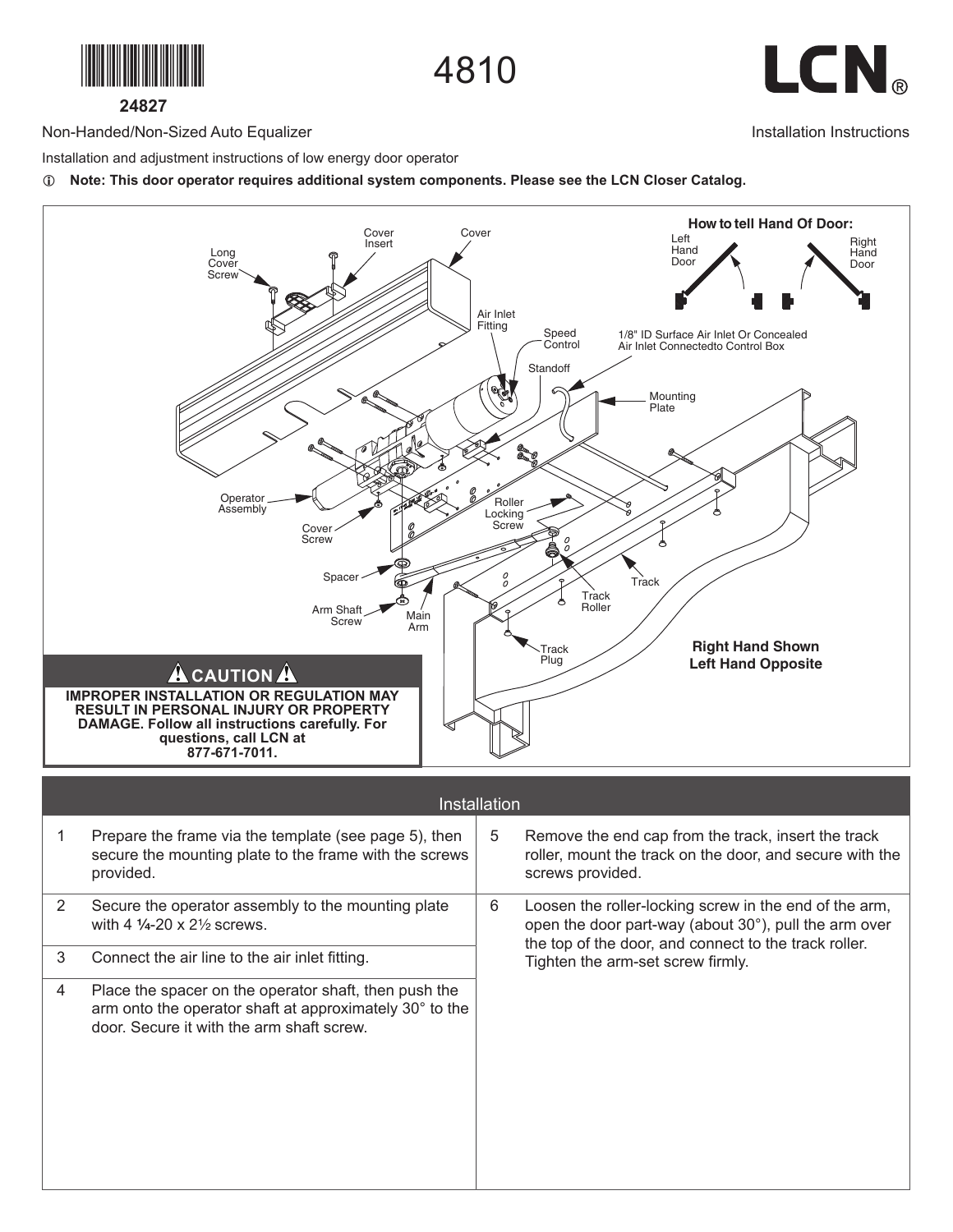

## Closing Force Adjustment

To adjust the closing force, turn the spring adjustment nut clockwise or counterclockwise the required number of turns to match the door w°idths in Tables 1 & 2. For maximum adjustment, turn clockwise 5 turns, and counterclockwise 7 turns.

# Closing Speed Adjustment

- 1. A "normal" closing time from a 90° open position is 5 to 7 seconds, and evenly divided between the main speed and the latch speed.
- 2. Use the 3/32" Allen wrench provided.
- 3. To slow the main speed of the door, turn the regulating screw nearest to the arm clockwise.
- 4. To slow the latch speed of the door, turn the regulating screw nearest to the latch clockwise.
- 5. Do not allow the door to slam into the frame.

# Opening Speed Adjustment

#### L **Note: For air pressure regulation, see the control box instructions.**

The door opening speed must be adjusted to suit the width and weight of the door. The wider or heavier the door, the slower it should open.

- 1. To determine the opening speed, measure the door leaf width and weight.
- 2. Set the set speed to open the door from 0° to 80° form the time shown in Table 3.
- 3. Using the 3/32" Allen wrench provided, turn the speed control clockwise to slow the door, or counterclockwise to increase the speed. The opening speed control adjusting screw is located at the end of the door operator, near the tubing connection (see Figure 1).
- 4. If the door weight cannot be measured, the weight can be estimated by finding the area of the door (area= length x width), and multiplying the area by the weight per square foot for the door type being used (shown in Table 4).

# Reference Tables

| <b>Exterior Door</b> |                   |  |  |  |
|----------------------|-------------------|--|--|--|
| Maximum Door Width   | Number of Turns   |  |  |  |
| 30"                  | 0 Turns           |  |  |  |
| 36"                  | 2 Turns Clockwise |  |  |  |
| 42"                  | 7 Turns Clockwise |  |  |  |
|                      |                   |  |  |  |

#### **Table 1**

| Interior Door      |                          |  |  |  |
|--------------------|--------------------------|--|--|--|
| Maximum Door Width | Number of Turns          |  |  |  |
| 34"                | 5 Turns Counterclockwise |  |  |  |
| 38"                | 0 Turns                  |  |  |  |
| 48"                | 2 Turns Clockwise        |  |  |  |
| Table 2            |                          |  |  |  |

#### **Fastest Opening Time in Seconds to 80° Position** Door Weight in Pounds Door Width in Inches 36" 42" 48" 100 lbs. | 3.0 sec. | 3.0 sec. | 3.0 sec. 125 lbs. | 3.5 sec. | 3.5 sec. | 3.5 sec.

| 1 LU 1 U J . | u.u uuu.   | u.u uuu.   | u.u uuu.   |
|--------------|------------|------------|------------|
| 150 lbs.     | $3.5$ sec. | $3.5$ sec. | $3.5$ sec. |
| 200 lbs.     | $4.0$ sec. | $4.0$ sec. | $4.0$ sec. |

## **Table 3**

L **Note: If the door width or weight is between the sizes listed, use the time shown for the next wider or heavier door.**

# **A** CAUTION A

**DO NOT SET THE DOOR SPEED FASTER THAN THE CHART RECOMMENDS!**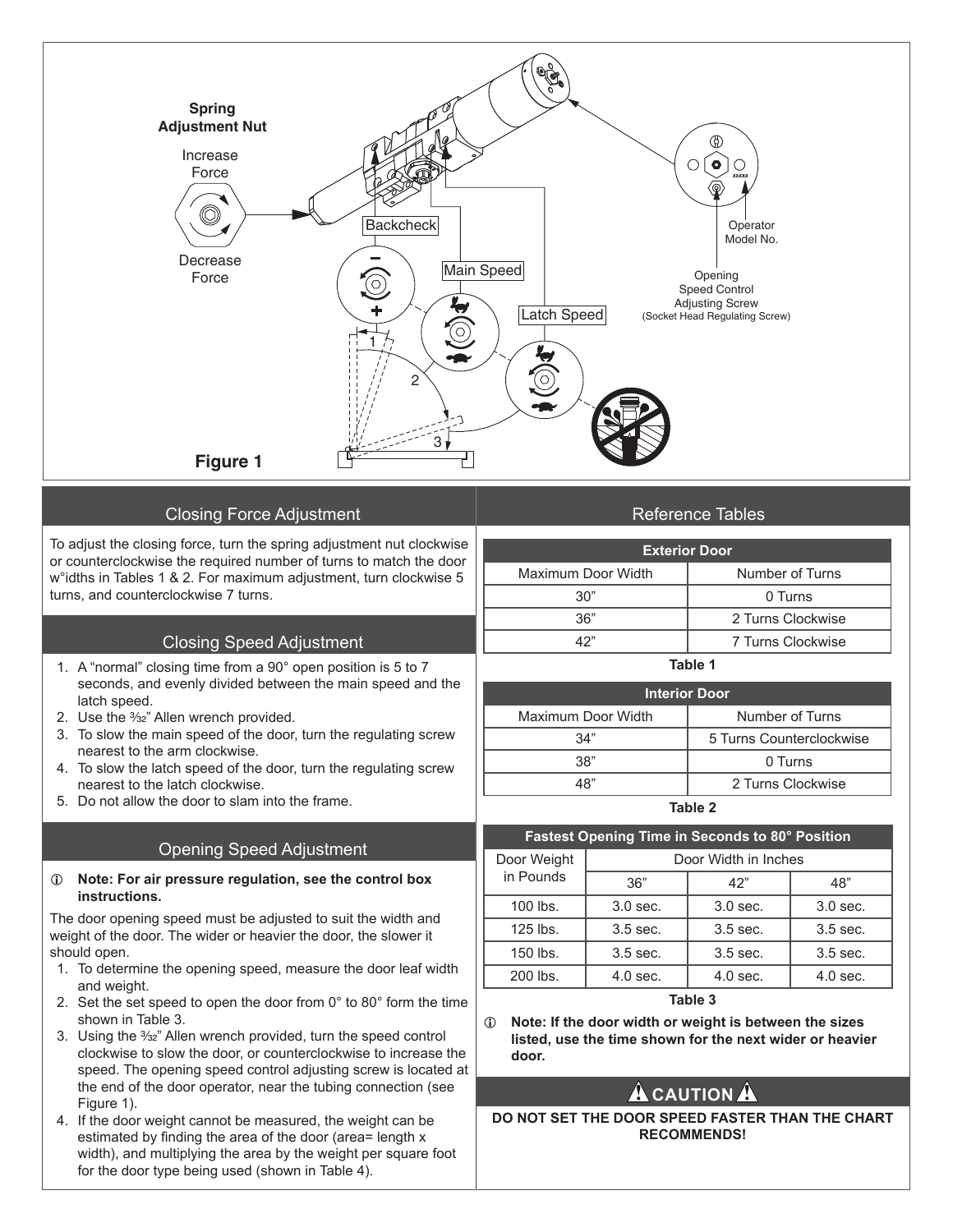| <b>Door Weight</b>        |                    |  |  |  |
|---------------------------|--------------------|--|--|--|
| Door Type                 | Weight per Sq. Ft. |  |  |  |
| Solid Core Wood           |                    |  |  |  |
| 20 Ga. Flush Hollow Metal | 5.5                |  |  |  |
| Aluminum x 1" Glass       |                    |  |  |  |
| Mineral Core Door         |                    |  |  |  |
| 16 Ga. Flush Hollow Metal | 7.0                |  |  |  |
| Aluminum x 1" Glass       |                    |  |  |  |

**Table 4**

 $\circled{1}$  Note: These weights are for 1<sup>3</sup>/<sub>4</sub>" thick doors. If the **doors are thicker or thinner than 1%", consult the door manufacturer for proper weight, or weigh the door.**

# Backcheck Adjustment

- 1. Backcheck slows the door swing as it approaches to a full opening position (see Figures 1 & 2).
- 2. If necessary, increase the resistance of backcheck to prevent the door from striking a wall. To increase the resistance, turn the regulating screw nearest to the hinge clockwise by quarter turns. **DO NOT USE AN ABRUPT BACKCHECK.**

# Delay Adjustment

After opening, the door should remain at the 90° position for no less than 5 seconds. This "delay time" can be increased to approximately 30 seconds by turning the timer adjustment wheel(s) in the control box clockwise. For the location of this wheel(s), refer to the 7900 or 7980 Series Control Box instruction sheet. Adjust the "delay time" to a maximum that is practical for the elderly or handicapped. The time cycle begins when the switch or scanner is activated.

## Attach the Cover

- 1. Slide the cover insert into the top cutout in the cover (see Figure 2).
- 2. Push the cover over the operator assembly and against the mounting plate.
- 3. Insert the cover screws, and tighten securely.



## Locate the Caution/Automatic Door Decal

- 1. Locate one decal on each side of the door, near the lock stile, approximately 53" minimum to 63" maximum above the floor. The decal location must be visible without interference from the door trim, panic devices, etc.
- 2. Clean a 6" x 6" area where decals will be placed.
- 3. Apply one decal (Item 20 on page 4) on each side of the door.
- 4. Remove the backing and "roll" the decal onto the door to avoid trapping any air under the decal.

# Set Screw Adjustment For Single Lever Arm

It may be necessary to adjust the fully open door position. Minor adjustments can be made by using the telescoping arm by:

- 1. Shorten the arm length to decrease the door to decrease the door opening. Lengthen the arm to increase it.
- 2. Remove the set screw and adjust the arm to the preferred length.
- 3. Replace the set screw and tighten securely after adjustment.
- 4. After adjusting the arm, cycle the door to ensure that it operates properly.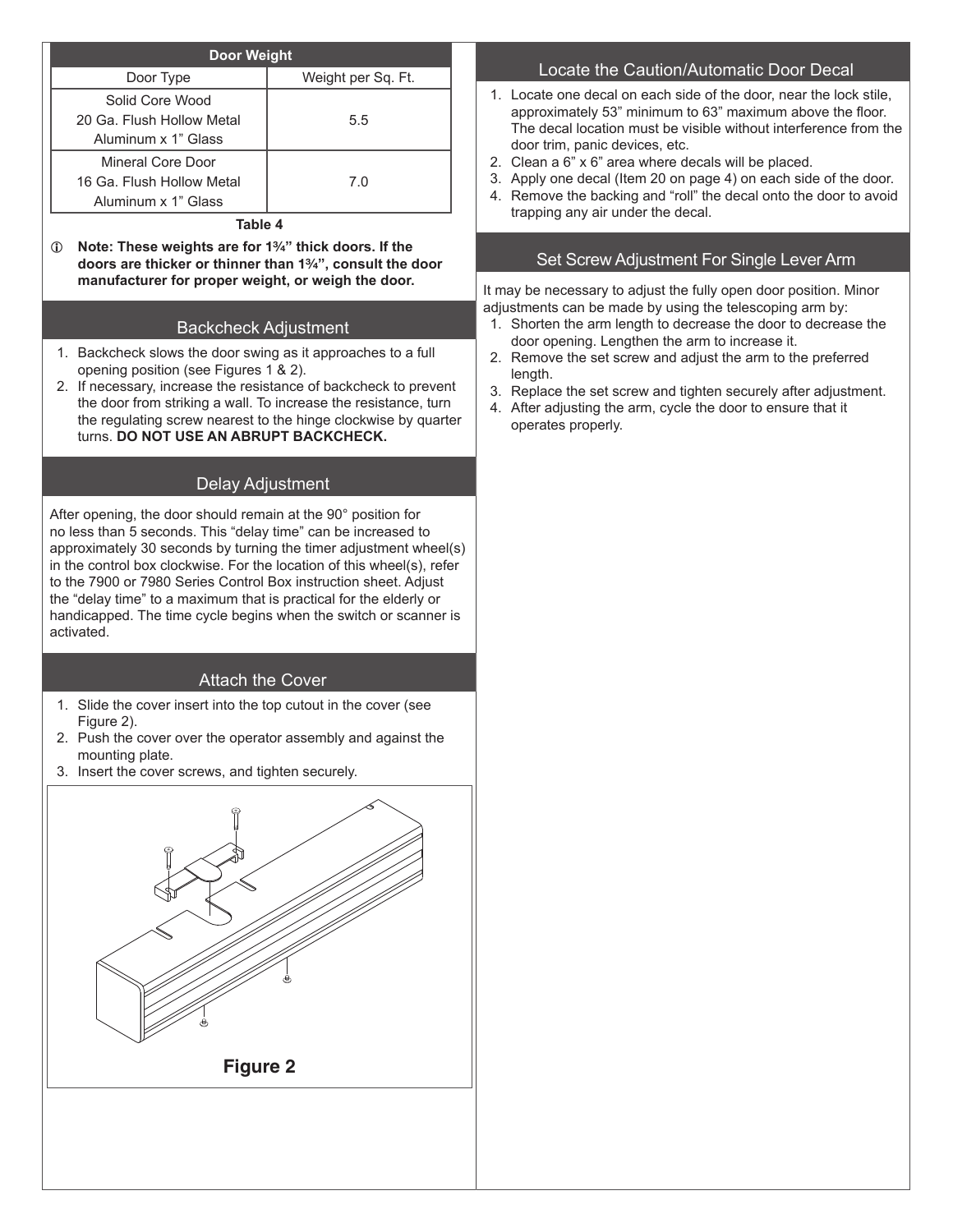

| <b>Item Number</b> | <b>Part Number</b>       | <b>Description</b>                        | Quantity              |
|--------------------|--------------------------|-------------------------------------------|-----------------------|
| 1                  | 925                      | 1/8" I.D. Pneumatic Tubing                | Order Length Required |
| $\overline{2}$     | 4810-18                  | <b>Standard Mounting Plate</b>            | 1                     |
| 3                  | No. 14 x 11/2"           | Phillips Head Wood Screw or               | 6                     |
|                    | $\frac{1}{4}$ -20 x 5/8" | Phillips Head Machine Screw               |                       |
| $\overline{4}$     | 4810-182                 | Standoff                                  | $\overline{2}$        |
| 5                  | 4810-3071                | <b>LCN Switch-Actuated Auto Equalizer</b> |                       |
| 6                  | No. 1/4-20 x 21/2"       | Phillips Head Machine Screw               | 4                     |
| $\overline{7}$     | 4810-61                  | Spacer                                    |                       |
| 8                  | 4810-3077                | Arm                                       |                       |
| 9                  | 4810-159                 | Arm Shaft Screw                           |                       |
| 10                 | 4810-3034                | <b>Track Roller</b>                       |                       |
| 11                 | 4810-425                 | Roller Locking Screw                      |                       |
| 12                 | 4810-3038                | <b>Track</b>                              |                       |
| 13                 | No. 14 x 21/2"           | Phillips Head Wood Screw                  | $\overline{2}$        |
|                    | No. 1/4-20 x 11/2"       | Phillips Head Machine Screw               |                       |
| 14                 | 4810-141                 | <b>Track Plug</b>                         | $\overline{4}$        |
| 15                 | 4810-72                  | Cover                                     | 1                     |
| 16                 | 4810-163                 | Cover Insert                              |                       |
| 17                 | 4810-31L                 | Long Cover Screw                          | 2                     |
| 18                 | 4810-31                  | <b>Cover Screw</b>                        | $\overline{2}$        |
| 19                 | 7900 or 7980 Series      | <b>Control Box</b>                        | 1                     |
| 20                 | 920 Series               | Compressor (Optional)                     |                       |
| 21                 | 4810-155G                | Decal                                     | 2                     |